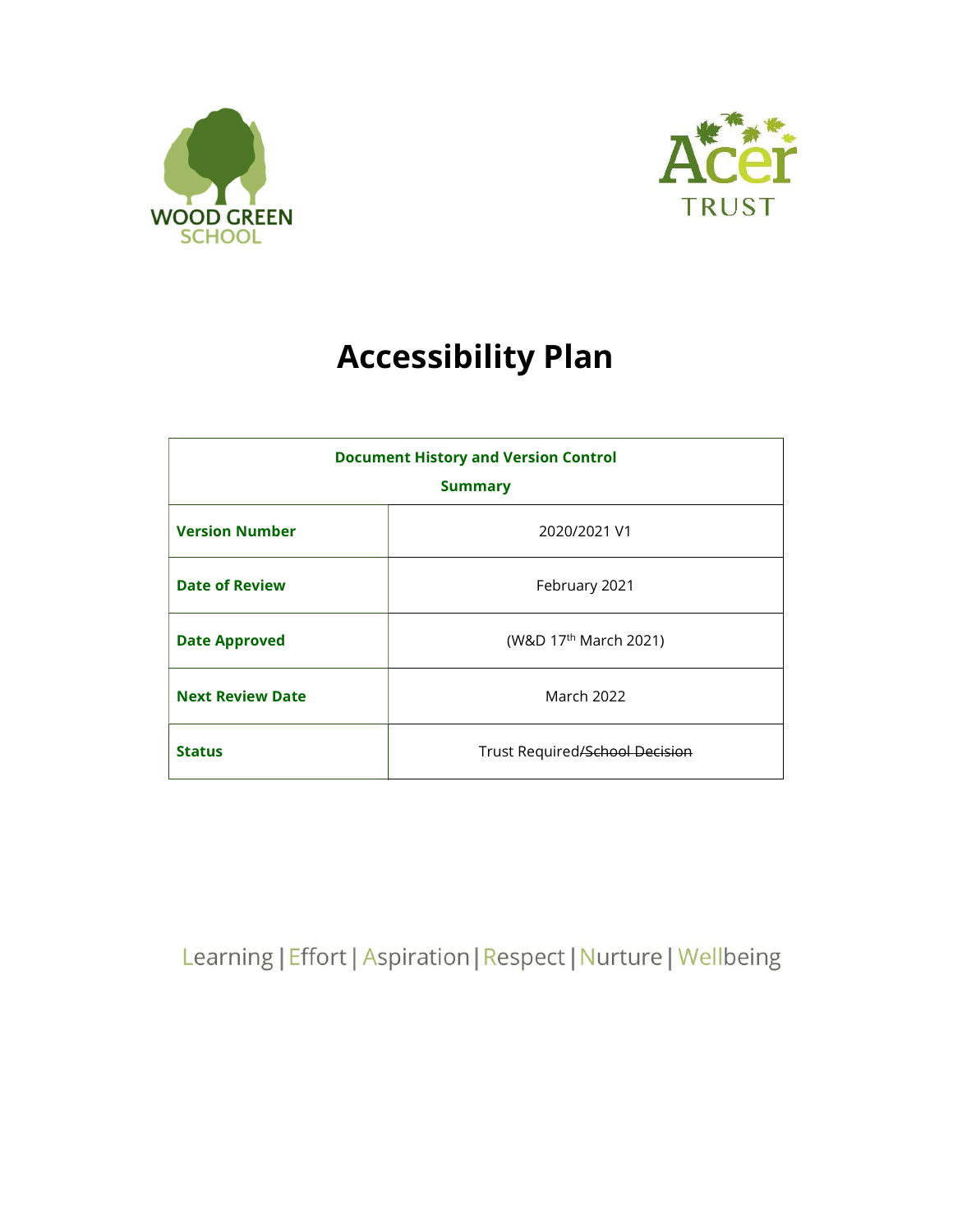![](_page_1_Picture_0.jpeg)

Accessibility Plan

![](_page_1_Picture_2.jpeg)

**Contents** 

| 1 Aims |  |
|--------|--|
|        |  |
|        |  |
|        |  |
|        |  |
|        |  |

## 1. Aims

Schools are required under the Equality Act 2010 to have an accessibility plan. The purpose of the plan is to:

- Increase the extent to which disabled pupils can participate in the curriculum
- Improve the physical environment of the school to enable disabled pupils to take better advantage of education, benefits, facilities and services provided
- Improve the availability of accessible information to disabled pupils

Our school aims to treat all its pupils fairly and with respect. This involves providing access and opportunities for all pupils without discrimination of any kind. Our LEARNWell values – Learning, Effort, Aspiration, Respect, nurture and Wellbeing – set our culture of inclusion and ambition for all students to achieve their very best. Our school is also committed to ensuring staff are trained in equality issues with reference to the Equality Act 2010, including understanding disability issues.

This plan will be made available online on the school website, and paper copies are available upon request.

The school supports any available partnerships to develop and implement the plan. In particular, the Acer Trust sets an overarching policy statement for accessibility that each member school adheres to. Collaboration with schools in the Trust provides a forum to share best practice and support anc challenge each other to meet our objectives.

Our school's complaints procedure covers the accessibility plan. If you have any concerns relating to accessibility in school, this procedure sets out the process for raising these concerns.

We have included a range of stakeholders in the development of this accessibility plan, including governors of the school, students, parents, staff and Acer Trust colleagues.

#### 2. Legislation and guidance

This document meets the requirements of schedule 10 of the Equality Act 2010 and the Department for Education (DfE) guidance for schools on the Equality Act 2010.

The Equality Act 2010 defines an individual as disabled if he or she has a physical or mental impairment that has a 'substantial' and 'long-term' adverse effect on his or her ability to undertake normal day to day activities.

Under the Special Educational Needs and Disability (SEND) Code of Practice, 'long-term' is defined as 'a year or more' and 'substantial' is defined as 'more than minor or trivial'. The definition includes sensory impairments such as those affecting sight or hearing, and long-term health conditions such as asthma, diabetes, epilepsy and cancer.

Schools are required to make 'reasonable adjustments' for pupils with disabilities under the Equality Act 2010, to alleviate any substantial disadvantage that a disabled pupil faces in comparison with nondisabled pupils. This can include, for example, the provision of an auxiliary aid or adjustments to premises. This policy complies with our funding agreement and articles of association.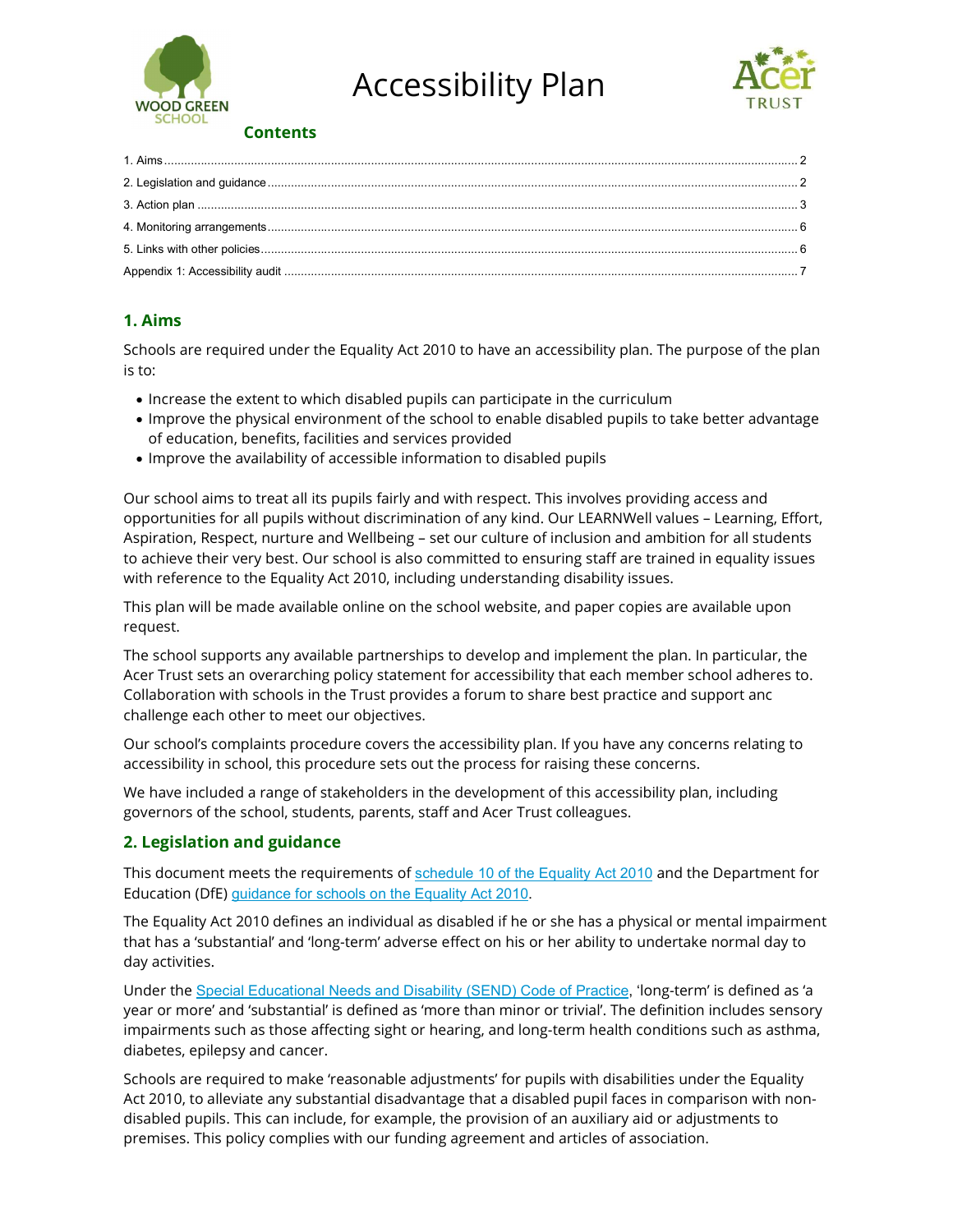## 3. Action plan

This action plan sets out the aims of our accessibility plan in accordance with the Equality Act 2010.

| Aim                                                                        | <b>Current good practice</b><br>Include established practice<br>and practice under<br>development                                                                                                                                                                                                                                                                                | <b>Objectives</b><br>State short, medium<br>and long-term<br>objectives                                                                                                                                                                                                                                                                           | <b>Actions to be</b><br>taken                                                                                                                                                                                                                                                                                                                                                               | <b>Person</b><br>responsible                               | Date to<br>complete<br>actions by                                                                                          | <b>Success</b><br>criteria<br>Red - To be started<br>Yellow- Partial<br>completion<br>Green - Complete                                                                                                                                                                                                                                                    | <b>Notes</b>                                                                                                                                                                                      |
|----------------------------------------------------------------------------|----------------------------------------------------------------------------------------------------------------------------------------------------------------------------------------------------------------------------------------------------------------------------------------------------------------------------------------------------------------------------------|---------------------------------------------------------------------------------------------------------------------------------------------------------------------------------------------------------------------------------------------------------------------------------------------------------------------------------------------------|---------------------------------------------------------------------------------------------------------------------------------------------------------------------------------------------------------------------------------------------------------------------------------------------------------------------------------------------------------------------------------------------|------------------------------------------------------------|----------------------------------------------------------------------------------------------------------------------------|-----------------------------------------------------------------------------------------------------------------------------------------------------------------------------------------------------------------------------------------------------------------------------------------------------------------------------------------------------------|---------------------------------------------------------------------------------------------------------------------------------------------------------------------------------------------------|
| Increase access<br>to the<br>curriculum for<br>pupils with a<br>disability | We use resources tailored to<br>the needs of pupils who<br>require support to access the<br>curriculum.<br>Curriculum progress is<br>tracked for all pupils,<br>including those with a<br>disability.<br>Targets are set effectively<br>and are appropriate for pupils<br>with additional needs.<br>The curriculum is reviewed to<br>ensure it meets the needs of<br>all pupils. | Short term:<br>Ensure all identified<br>resources are in<br>place to enable<br>improved access to<br>the curriculum<br>Medium:<br>The English and<br>Maths KS4<br>Curriculum is<br>accessible to all<br>Long term:<br>Improve the KS3<br>curriculum to meet<br>the demands of<br>increasing numbers<br>of students who are<br>not fully accessing | Increase access to<br>laptops, reading<br>pens, electronic<br>reader, including<br>plug sockets for<br>the above.<br>Review access to<br><b>English and Maths</b><br>GCSE and<br>consider use of<br><b>Functional Skills</b><br>Clarify intended<br>outcomes from the<br>'Vision' work,<br>especially<br>regarding<br>importance of Eng<br>and Maths and<br>use of alternative<br>provision | AMT/RM/FL<br>AMT/HMS/SEH<br>SJH/DJA<br>DJA/AMT/SJH/<br>MAB | April 2021<br><b>June 2021</b><br>Full<br>implementation<br>by Sept 2022<br>with partial<br>implementation<br>by Sept 2021 | <b>Identified</b><br>resources are in<br>place<br><b>Agreed delivery</b><br>model of KS4<br><b>English and</b><br><b>Maths for</b><br>students with C&L<br>disabilities is in<br>place and<br>students achieve<br>qualification<br><b>Attendance and</b><br>progress of LPA<br>students improves<br>at KS3, especially<br>those with SEMH<br><u>needs</u> | Increase in<br>technologies<br>has started inc.<br>laptops and<br>pens.<br>Collaborative<br>planning<br>underway<br>between Eng,<br>CS and AC<br>MAB / AMT<br>working with<br>external<br>support |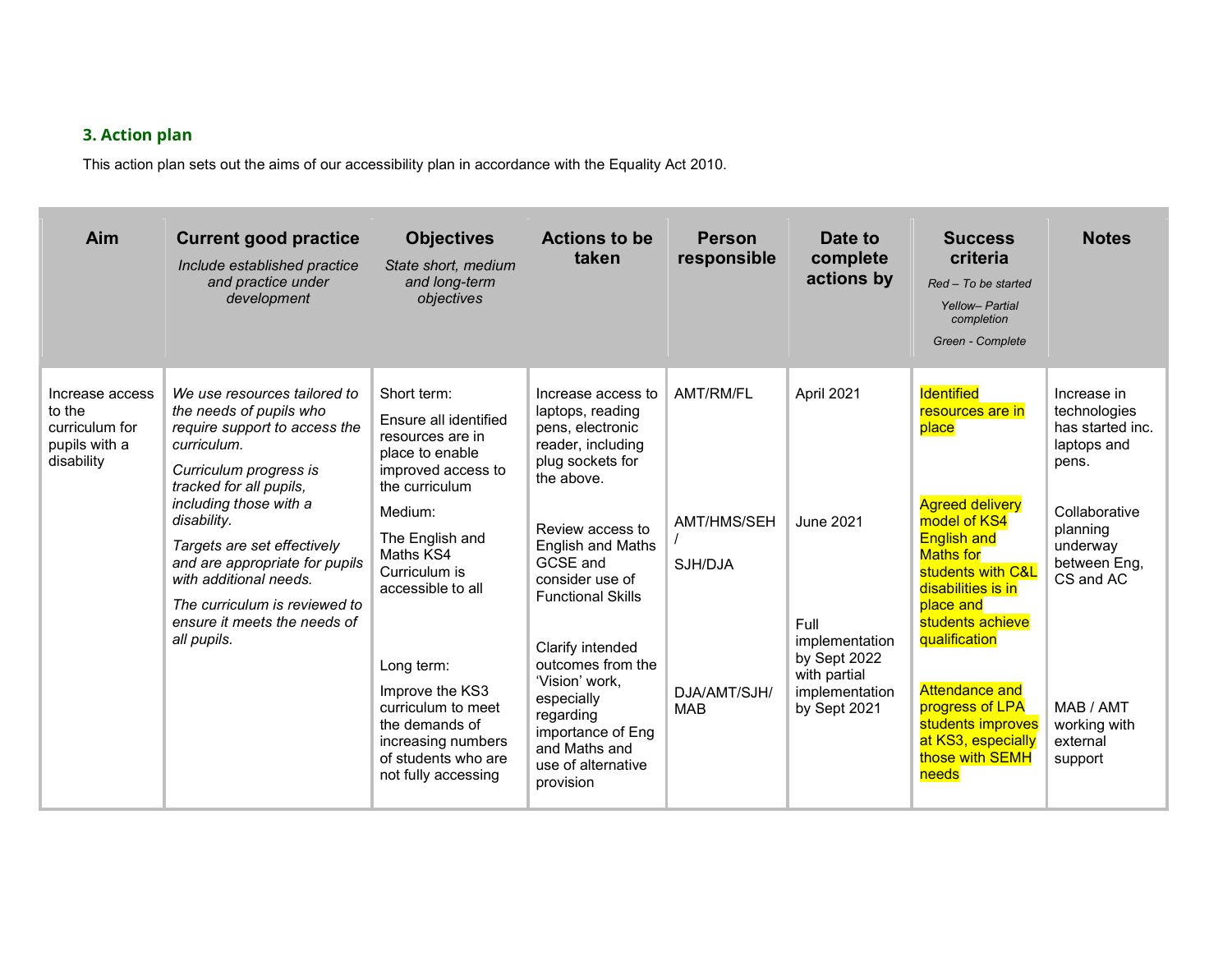|                                                                  |                                                                                                                             | the current<br>curriculum                                                           | Research latest<br>best practice eg<br>'Nurture Groups'<br>for SEMH issues.<br>Cost and<br>implement<br>practice |            |             |                      |                                                       |
|------------------------------------------------------------------|-----------------------------------------------------------------------------------------------------------------------------|-------------------------------------------------------------------------------------|------------------------------------------------------------------------------------------------------------------|------------|-------------|----------------------|-------------------------------------------------------|
| Improve and<br>maintain access<br>to the physical<br>environment | The environment is adapted<br>to the needs of pupils as<br>required.                                                        | Improve inclusive<br>access to Textiles                                             | Ensure clear<br>passage through<br>adjoining rooms                                                               | <b>JVT</b> | Mar 2020    | <b>Access clear</b>  | Desks arranged<br>to increase<br>access.              |
|                                                                  | This includes:<br>Ramps and<br>$\bullet$<br>accessible routes<br>through the school                                         | Improve the surface<br>of carpark areas                                             | Refurbish<br>identified external<br>surfaces                                                                     | <b>JVT</b> | 2022-23     | <b>Work complete</b> | Resurfacing<br>complete.                              |
|                                                                  | Lifts and/or all<br>departments having<br>accessible rooms<br>Disabled parking<br>$\bullet$<br>bays<br>Disabled toilets and | Increase the use of<br>sensory signage                                              | When required<br>install signage to<br>meet the<br>challenges of staff<br>or students                            | <b>JVT</b> | As required | Work complete        | To be installed<br>when required.                     |
|                                                                  | changing facilities                                                                                                         | Reception desk<br>being more<br>accessible:<br>Height<br>$\bullet$<br>Induction     | Initial design<br>options of<br>reception to be<br>considered                                                    | <b>JVT</b> | Dec 2020    | <b>Work complete</b> | Designs are<br>being<br>discussed with<br>contractors |
|                                                                  |                                                                                                                             | Loop<br>Disabled Toilets are<br>within easy reach to<br>all areas of the<br>school. | Ensure disabled<br>toilets have<br>somewhere to<br>hang a bag by the<br>toilet.                                  | <b>JVT</b> | April 2020  | Work complete        | On list of<br>current works                           |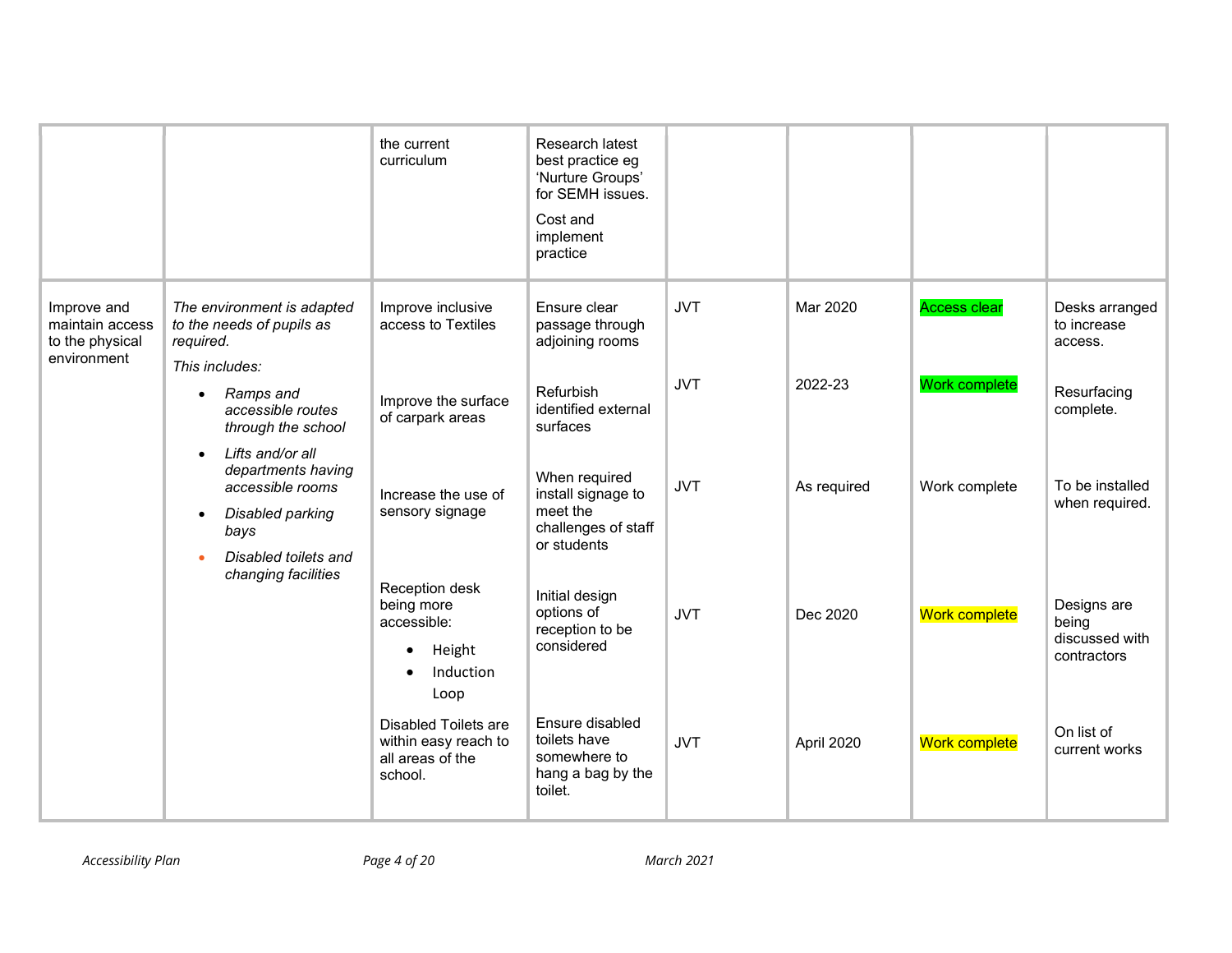|                                                                             |                                                                                                                                                                                                                                                        | Provide a disabled<br>parking bay in the<br>East carpark                                                                                                                              | Ensure disabled<br>toilets are checked<br>regularly for<br>cleanliness and<br>supplies | <b>JVT</b><br><b>JVT</b>  | Immediate<br>Easter 2021 | <b>Work complete</b><br>Work complete                        | On list of<br>current works                                           |
|-----------------------------------------------------------------------------|--------------------------------------------------------------------------------------------------------------------------------------------------------------------------------------------------------------------------------------------------------|---------------------------------------------------------------------------------------------------------------------------------------------------------------------------------------|----------------------------------------------------------------------------------------|---------------------------|--------------------------|--------------------------------------------------------------|-----------------------------------------------------------------------|
| Improve the<br>delivery of<br>information to<br>pupils with a<br>disability | Our school uses a range of<br>communication methods to<br>ensure information is<br>accessible. This includes:<br>Large print resources<br>٠<br>Pictorial or symbolic<br>representations<br>Modified Paper (e.g.<br>enlarged papers,<br>coloured paper) | If required, provide<br>audible, visual and<br>tactile information<br>round school<br>Use SEN reviews<br>consistently to<br>continue to identify<br>accessibility issues<br>routinely |                                                                                        | As required<br><b>AMT</b> | Immediate                | Accessibility is a<br>standard part of<br><b>SEND review</b> | <b>SEND reviews</b><br>currently on<br>hold due to<br>remote learning |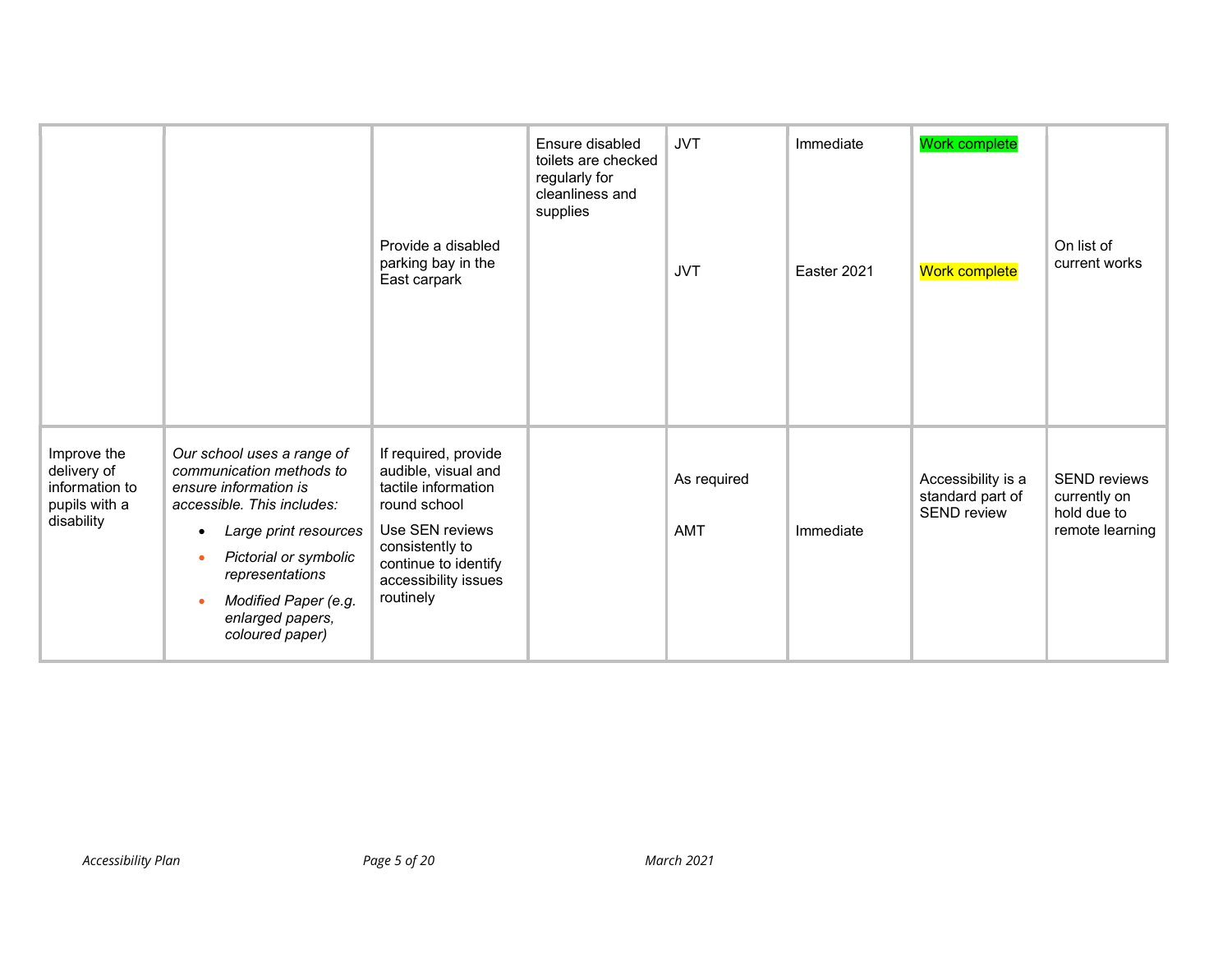#### 4. Monitoring arrangements

This document will be reviewed every 3 years, but may be reviewed and updated more frequently if necessary.

It will be approved by the school governing body

#### 5. Links with other policies

This accessibility plan is linked to the following policies and documents:

- Health and safety policy
- Equality information and objectives (public sector equality duty) statement for publication
- Special educational needs (SEN) information report
- Supporting pupils with medical conditions policy
- Curriculum Policy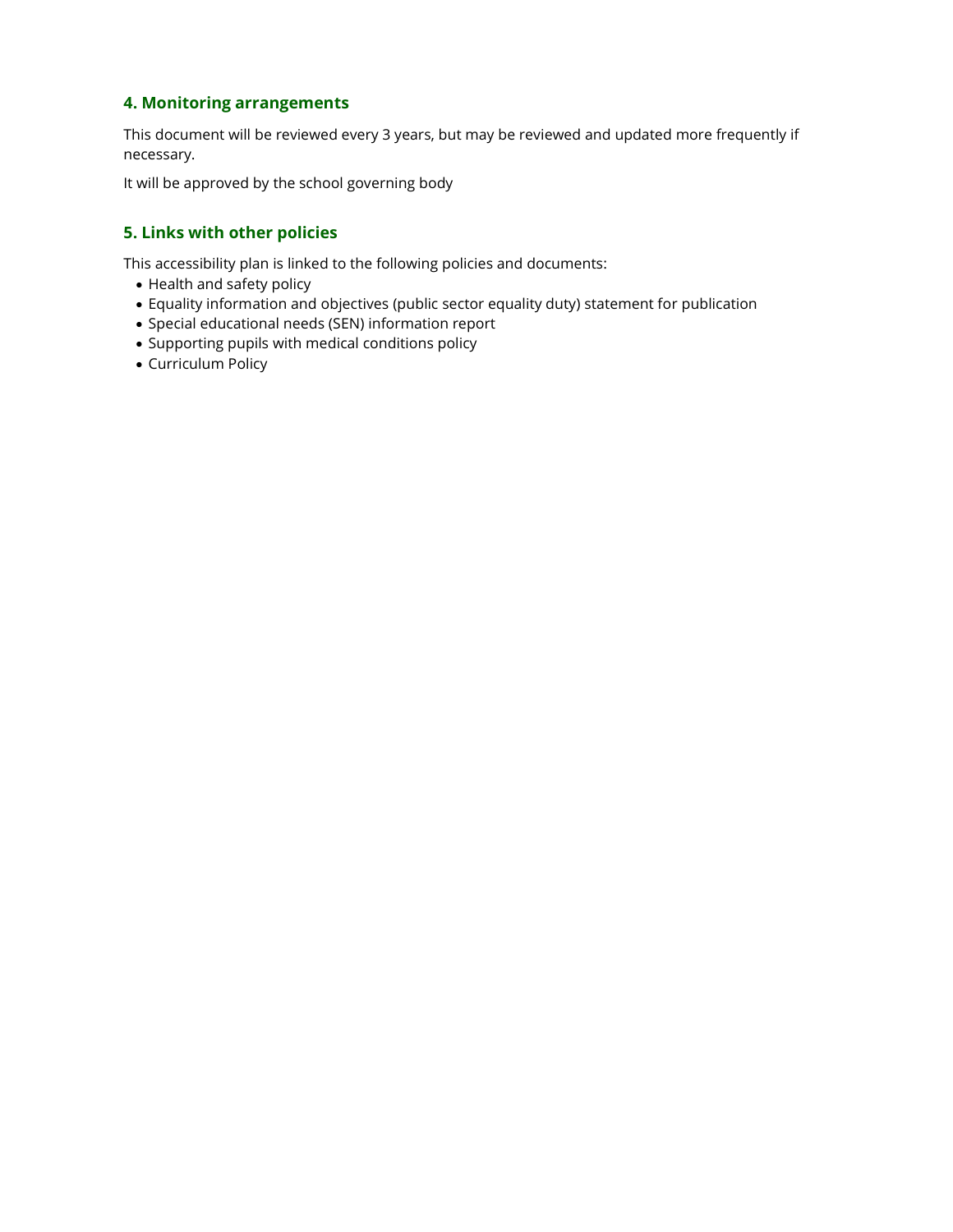#### Appendix 1: Accessibility audit

#### A - APPROACH and CAR PARKING

Consider each question from the perspective of each type of disability:

- Wheelchair
	- Visual Auditory
- Ambulant Dexterity
- Comprehension

Tick the Y or N column as appropriate and add notes if necessary

A mark in the 'N' column indicates that the element should be given consideration in the school's Accessibility Plan.

|      |                                                                                                                          | Y | N            | <b>Notes</b>                                                                |
|------|--------------------------------------------------------------------------------------------------------------------------|---|--------------|-----------------------------------------------------------------------------|
| A01. | Is the building within convenient distance of a public<br>highway?                                                       | X |              |                                                                             |
| A02. | Is the building within convenient distance of public<br>transport?                                                       |   | X            |                                                                             |
| A03. | Is the building within convenient distance of car<br>parking?                                                            | X |              |                                                                             |
| A04. | Is the route clearly marked/found?                                                                                       | X |              |                                                                             |
| A05. | Is the route free of kerbs?                                                                                              | X |              |                                                                             |
| A06. | Is the surface smooth and slip resistant?                                                                                |   | X.           | Areas of carpark can be<br>prone to being slippery<br>dependant on weather. |
| A07. | Is the route wide enough?                                                                                                | X |              |                                                                             |
| A08. | Is it free of such hazards as bollards, litter bins,<br>outward opening windows and doors or overhanging<br>projections? | X |              |                                                                             |
| A09. | Is it adequately lit?                                                                                                    | X |              |                                                                             |
| A10. | Is it identified by visual, audible and tactile<br>information?                                                          |   | $\mathsf{X}$ | This would be provided when<br>the need exists.                             |
| A11. | Is there car parking for people with reduced mobility?                                                                   | X |              |                                                                             |
| A12. | Is the car parking clearly marked out, signed, easily<br>found and kept free from misuse?                                | X |              |                                                                             |
| A13. | Is the car parking as near the entrance as possible?                                                                     | X |              |                                                                             |
| A14. | Is the car parking area suitably surfaced?                                                                               | X |              |                                                                             |
| A15. | Is the route to the building kept free of snow, ice and<br>fallen leaves?                                                | X |              |                                                                             |
| A16. | Is the route level? (ie. no gradient steeper than 1:20<br>and no steps)                                                  | X |              |                                                                             |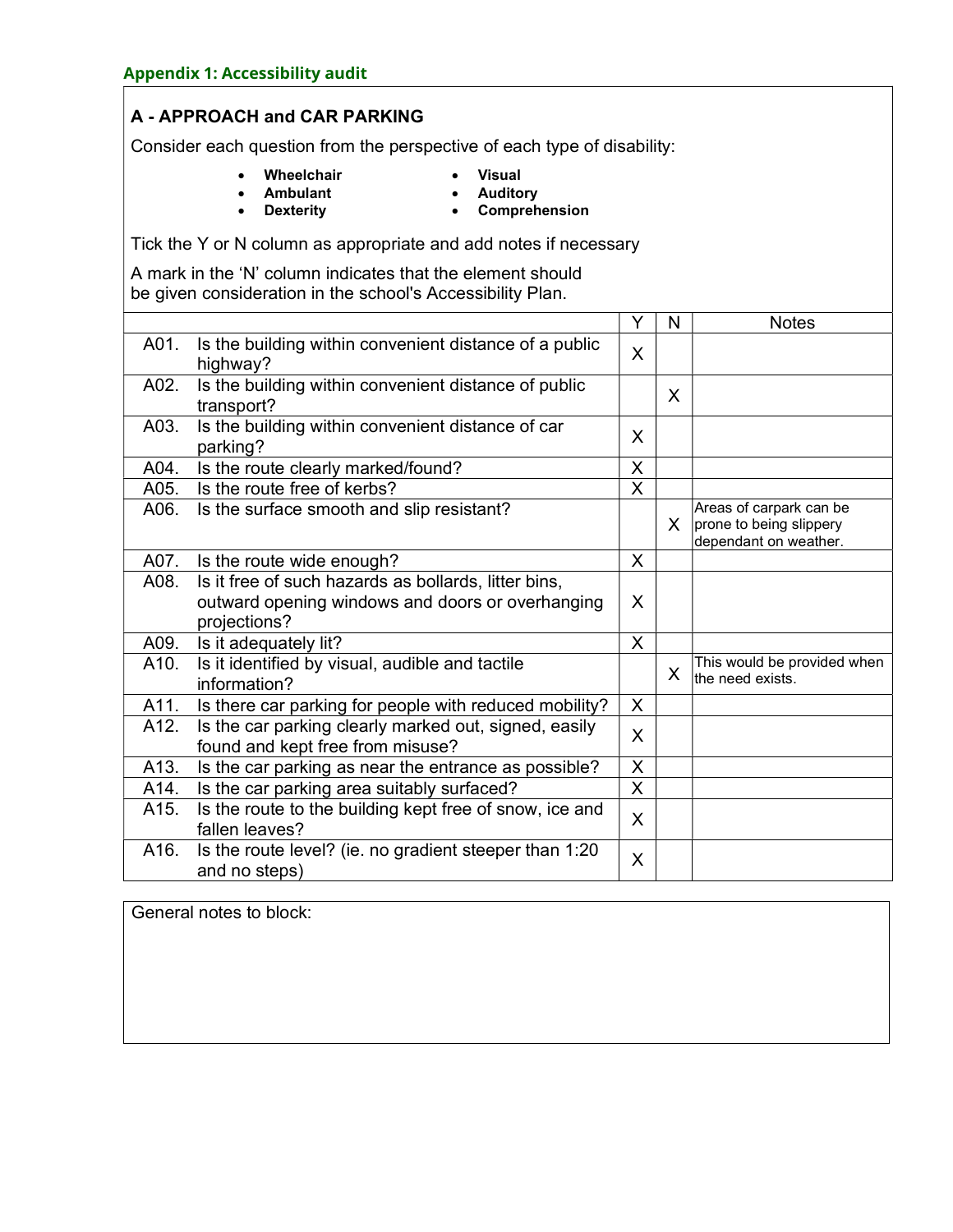## B – ROUTES AND EXTERNAL LEVEL CHANGE INCLUDING RAMPS AND STEPS

Consider each question from the perspective of each type of disability:

- Wheelchair
- Visual
- Ambulant
- Auditory
- Dexterity
- Comprehension

Tick the Y or N column as appropriate and add notes if necessary

A mark in the 'N' column indicates that the element should be given consideration in the school's Accessibility Plan.

|                   |                                                                                                                                                       | Y        | N | Notes                                                                                             |
|-------------------|-------------------------------------------------------------------------------------------------------------------------------------------------------|----------|---|---------------------------------------------------------------------------------------------------|
| B01.              | Is there a ramp, with level surfaces at<br>top/intermediate/bottom?                                                                                   |          |   | Not all areas where there are<br>stairs have ramps. Other routes<br>available but often external. |
| B02.              | Is it wide enough and suitably graded?                                                                                                                | X        |   |                                                                                                   |
| B03.              | Is the surface slip resistant?                                                                                                                        |          | X | Not all                                                                                           |
| B04.              | Are there kerbs and are there edges protected to<br>prevent accidents?                                                                                |          |   | N/A                                                                                               |
| B05.              | Are there handrails to one or both sides? (delete)                                                                                                    | <b>X</b> |   |                                                                                                   |
| B06.              | If a permanent ramp (or regraded levels) cannot be<br>formed (perhaps to a Listed Building) is a portable<br>ramp available?                          |          |   | N/A                                                                                               |
| B07.              |                                                                                                                                                       |          |   |                                                                                                   |
| B08.              | Identified by visual/tactile information?                                                                                                             |          | X | This will be provided when the<br>need is identified.                                             |
| B09.              |                                                                                                                                                       |          |   |                                                                                                   |
| B10.              | Are ramps and steps adequately lit?                                                                                                                   | X        |   |                                                                                                   |
| B11.              | Are treads and risers consistent in depth and height?                                                                                                 | X        |   |                                                                                                   |
| B <sub>12</sub> . |                                                                                                                                                       |          |   |                                                                                                   |
| B <sub>13</sub> . | Are landings of adequate size and are they provided<br>at intermediate levels in long flights? (delete)                                               | X        |   |                                                                                                   |
| B14.              | If safe and convenient ramps and steps cannot be<br>provided is vertical movement by powered means an<br>alternative? see checklist E, sheets 8 and 9 | X        |   | Lift in place Block A & $6th$ form                                                                |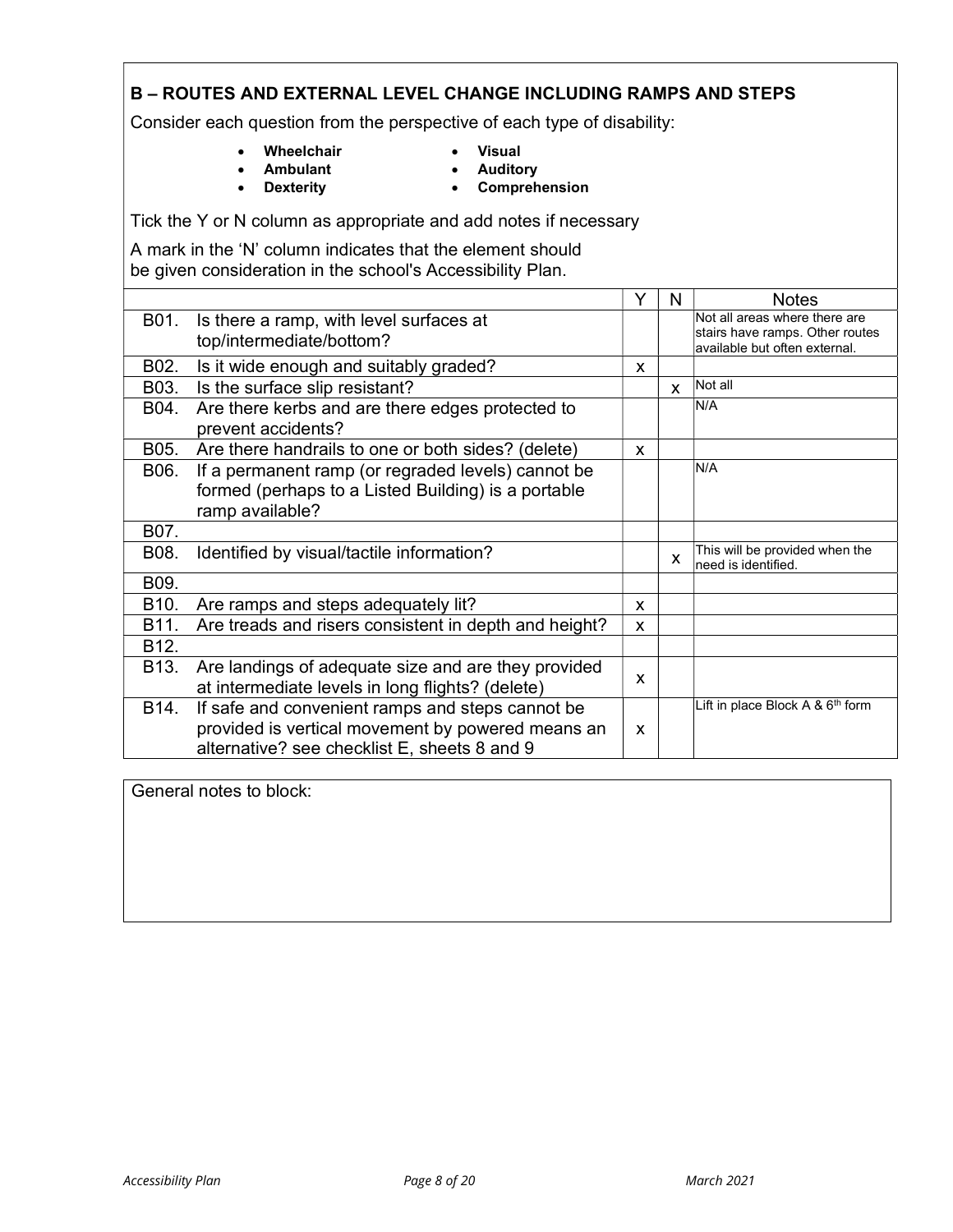## C – ENTRANCES, INCLUDING RECEPTION

Consider each question from the perspective of each type of disability:

- Wheelchair
- Visual
- Ambulant
- Auditory
- Dexterity
- Comprehension

Tick the Y or N column as appropriate and add notes if necessary

A mark in the 'N' column indicates that the element should be given consideration in the school's Accessibility Plan.

|                                                                                                                                                    | Υ                       | N | <b>Notes</b>                                                  |
|----------------------------------------------------------------------------------------------------------------------------------------------------|-------------------------|---|---------------------------------------------------------------|
| C01.<br>Is the door clearly distinguishable from the facade?                                                                                       | X                       |   |                                                               |
| C02.<br>If glass is it visible when closed?                                                                                                        | $\sf X$                 |   |                                                               |
| Does the clear door opening when opened permit<br>C03.                                                                                             | X                       |   |                                                               |
| passage of a wheelchair or double buggy? (delete)                                                                                                  |                         |   |                                                               |
| Does it have a level or flush threshold, and a recessed<br>C04.<br>matwell?                                                                        | X                       |   |                                                               |
| Is there visibility through the doorway from both sides<br>C05.<br>at standing and seated levels? (delete)                                         | X                       |   |                                                               |
| Is there a minimum 300mm wide wheelchair<br>C06.<br>manoeuvre space beside the leading edge of the door<br>to clear doorswing?                     | X                       |   |                                                               |
| Can the door furniture be used at both standing and<br>C07.<br>seated height? (delete)                                                             | X                       |   |                                                               |
| Can it be easily grasped and operated?<br>C08.                                                                                                     | X                       |   |                                                               |
| If the door has a closer mechanism does it have:<br>C09.                                                                                           | $\pmb{\mathsf{x}}$      |   |                                                               |
| delayed closure action?<br>(a)                                                                                                                     | $\overline{\mathsf{x}}$ |   |                                                               |
| (b) slow-action closer?                                                                                                                            | $\overline{\mathsf{x}}$ |   |                                                               |
| (c) minimal closure pressure?                                                                                                                      | $\mathsf{x}$            |   |                                                               |
| If the door is power-operated does it have visual and<br>C10.<br>tactile information?                                                              | X                       |   |                                                               |
| If the door is security-protected is the system suitable<br>C11.<br>for use by and within reach of people with sensory or<br>mobility impairments? | X                       |   |                                                               |
| C12.<br>If there is a lobby, do the inner and outer doors meet<br>the same criteria?                                                               | X                       |   |                                                               |
| C13.<br>Do lobby layouts enable all users to clear one door<br>before going through the next?                                                      | $\sf X$                 |   |                                                               |
| Are signs designed and positioned to inform those with<br>C14.<br>visual impairments and wheelchair users with reduced<br>eye-levels?              |                         |   | These will be provided<br>$X$ when the need is<br>identified. |
| Does the lighting installation take account of the needs<br>C <sub>15</sub> .<br>of visually disabled people?                                      | X                       |   |                                                               |
| C16.<br>Are floor surfaces:                                                                                                                        | X                       |   |                                                               |
| (a) slip-resistant, even when wet?                                                                                                                 | X                       |   |                                                               |
| (b) of a quality that is sympathetic to acoustics $-$ i.e. not                                                                                     | $\mathsf{X}$            |   |                                                               |
| so "hard" as to cause acoustic confusion?                                                                                                          |                         |   |                                                               |
| (c) firm for wheelchair manoeuvre?                                                                                                                 | X                       |   |                                                               |
| Are junctions between floor surfaces arranged in a way<br>C17.<br>that avoids presenting tripping hazards and causing<br>visual confusion?         | X                       |   |                                                               |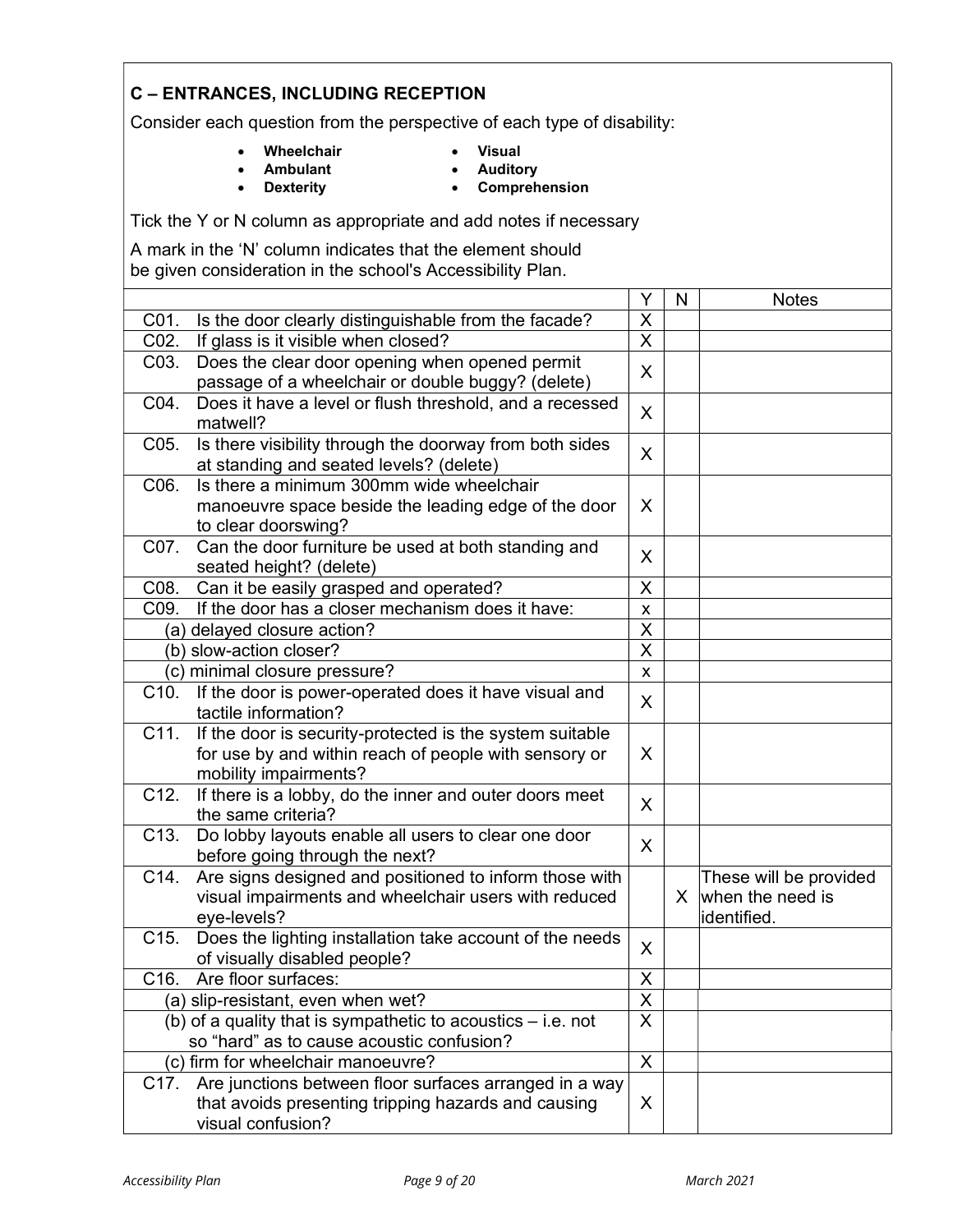|                   | C18. Is any reception point suitable for approach and use<br>from both sides by people in standing and seated<br>positions?                           |   | Plans have been developed<br>and will be undertaken when<br>funds are available. |
|-------------------|-------------------------------------------------------------------------------------------------------------------------------------------------------|---|----------------------------------------------------------------------------------|
|                   | C19. Is it fitted with an induction loop?                                                                                                             |   | A loop will be included in the<br>development                                    |
| C <sub>20</sub> . |                                                                                                                                                       |   |                                                                                  |
| C21.              | For those progressing to other parts of the building is<br>information provided by signs, supported by tactile<br>information such as a map or model? | X | To be provided when the<br>need is identified.                                   |
|                   |                                                                                                                                                       |   |                                                                                  |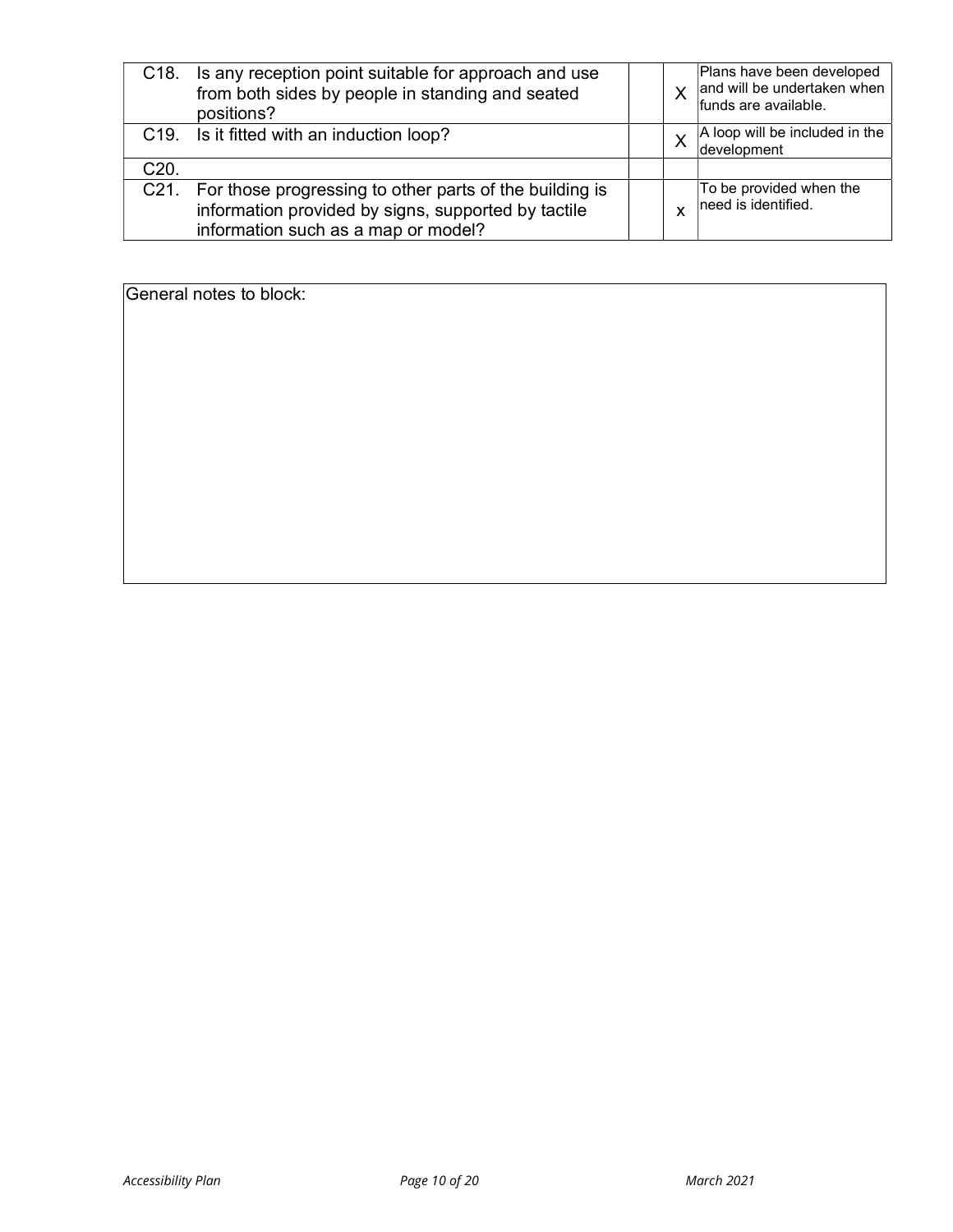|                           | <b>D-HORIZONTAL MOVEMENT AND ASSEMBLY</b>                                                                                                                                                                                     |   |   |                                                |
|---------------------------|-------------------------------------------------------------------------------------------------------------------------------------------------------------------------------------------------------------------------------|---|---|------------------------------------------------|
|                           | Consider each question from the perspective of each type of disability:                                                                                                                                                       |   |   |                                                |
|                           | Wheelchair<br><b>Visual</b><br>Ambulant<br><b>Auditory</b><br>Comprehension<br><b>Dexterity</b>                                                                                                                               |   |   |                                                |
|                           | Tick the Y or N column as appropriate and add notes if necessary                                                                                                                                                              |   |   |                                                |
|                           | A mark in the 'N' column indicates that the element should<br>be given consideration in the school's Accessibility Plan.                                                                                                      |   |   |                                                |
|                           |                                                                                                                                                                                                                               | Υ | N | <b>Notes</b>                                   |
| D01.                      | Is each corridor/passageway/aisle wide enough for a<br>wheelchair user to manoeuvre and for other people to<br>pass?                                                                                                          | X |   |                                                |
| D02.                      | Is each corridor, etc, free from obstruction to<br>wheelchair users and from hazards to people with<br>impaired vision?                                                                                                       | X |   |                                                |
| D03.                      | Do any lobbies allow users, (inc. w.ch. users) to clear<br>one door before approaching the next with minimal<br>manoeuvre?                                                                                                    | X |   |                                                |
| D04.                      | Is turning space available for w.ch. users?                                                                                                                                                                                   | X |   |                                                |
| D05.                      | Do natural and artificial lighting avoid glare and<br>silhouetting?                                                                                                                                                           | X |   |                                                |
| D06.                      | Are there visual clues for orientation?                                                                                                                                                                                       |   | x | To be provided when the<br>need is identified. |
| D07.                      | Do floor surfaces:                                                                                                                                                                                                            |   |   |                                                |
|                           | (a) allow ease of movement for wheelchair users?                                                                                                                                                                              | X |   |                                                |
|                           | (b) avoid light reflection and sound reverberation?                                                                                                                                                                           | Χ |   |                                                |
| D08.                      | Do textured surfaces convey useful information for<br>people with impaired vision?                                                                                                                                            |   | X | To be provided when the<br>need is identified. |
| D09.                      | Are direction or information signs (inc means of<br>escape) visible from both sitting and standing eye<br>levels, and are they in upper and lower case, and<br>large enough type to be read by those with impaired<br>vision? | X |   |                                                |
| D <sub>10</sub> .         | Are there tactile signs and information for those with<br>impaired vision?                                                                                                                                                    |   | X | To be provided when the<br>need is identified. |
| D11.                      | Is the maintenance of these items checked regularly?                                                                                                                                                                          |   |   |                                                |
| D12.<br>D <sub>13</sub> . | Is lighting designed to meet a wide range of needs?                                                                                                                                                                           | X |   |                                                |

D14.

D15. Are seating arrangements/spaces suitable for use by

D17. If the use of an induction loop system is precluded is

D18. Is the functioning and operation of the induction loop

Are seating arrangements/spaces suitable for use by  $\begin{array}{c|c} x \end{array}$ 

D16. Are all areas for assembly/meeting equipped with an  $\begin{vmatrix} x \end{vmatrix}$ 

If the use of an induction loop system is precided is  $\begin{vmatrix} x \\ y \end{vmatrix}$ 

or infra-red system checked regularly?

D19. Are telephones fitted with inductive loop couplers?  $\overline{X}$   $\overline{Y}$  To be investigated.

To be investigated.

To be investigated.

To be investigated.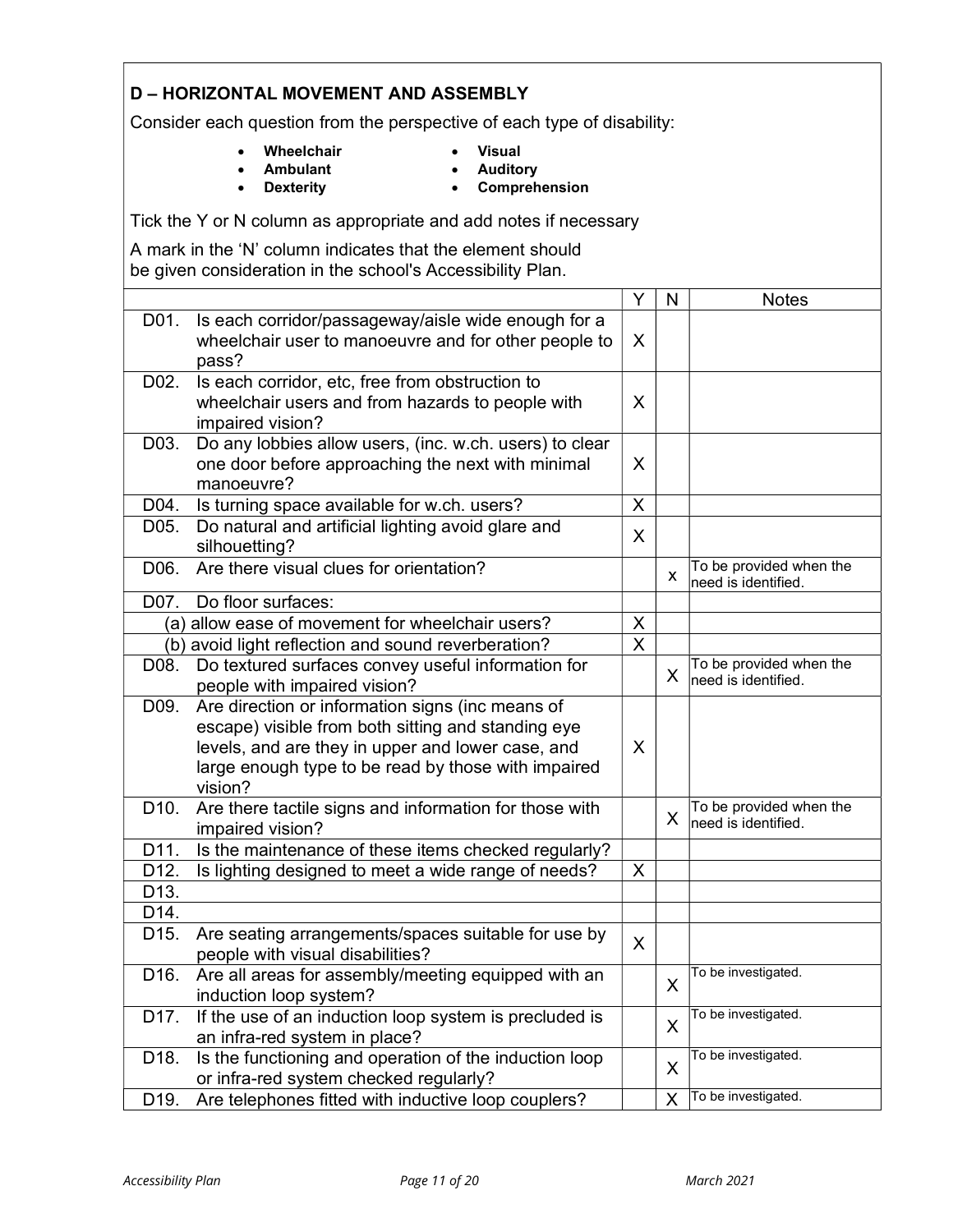| D <sub>20</sub> . | Is a minicom available for use by people with hearing<br>disabilities? | $\sf X$ | To be investigated. |
|-------------------|------------------------------------------------------------------------|---------|---------------------|
|                   | General notes to block:                                                |         |                     |
|                   |                                                                        |         |                     |
|                   |                                                                        |         |                     |
|                   |                                                                        |         |                     |
|                   |                                                                        |         |                     |
|                   |                                                                        |         |                     |
|                   |                                                                        |         |                     |
|                   |                                                                        |         |                     |
|                   |                                                                        |         |                     |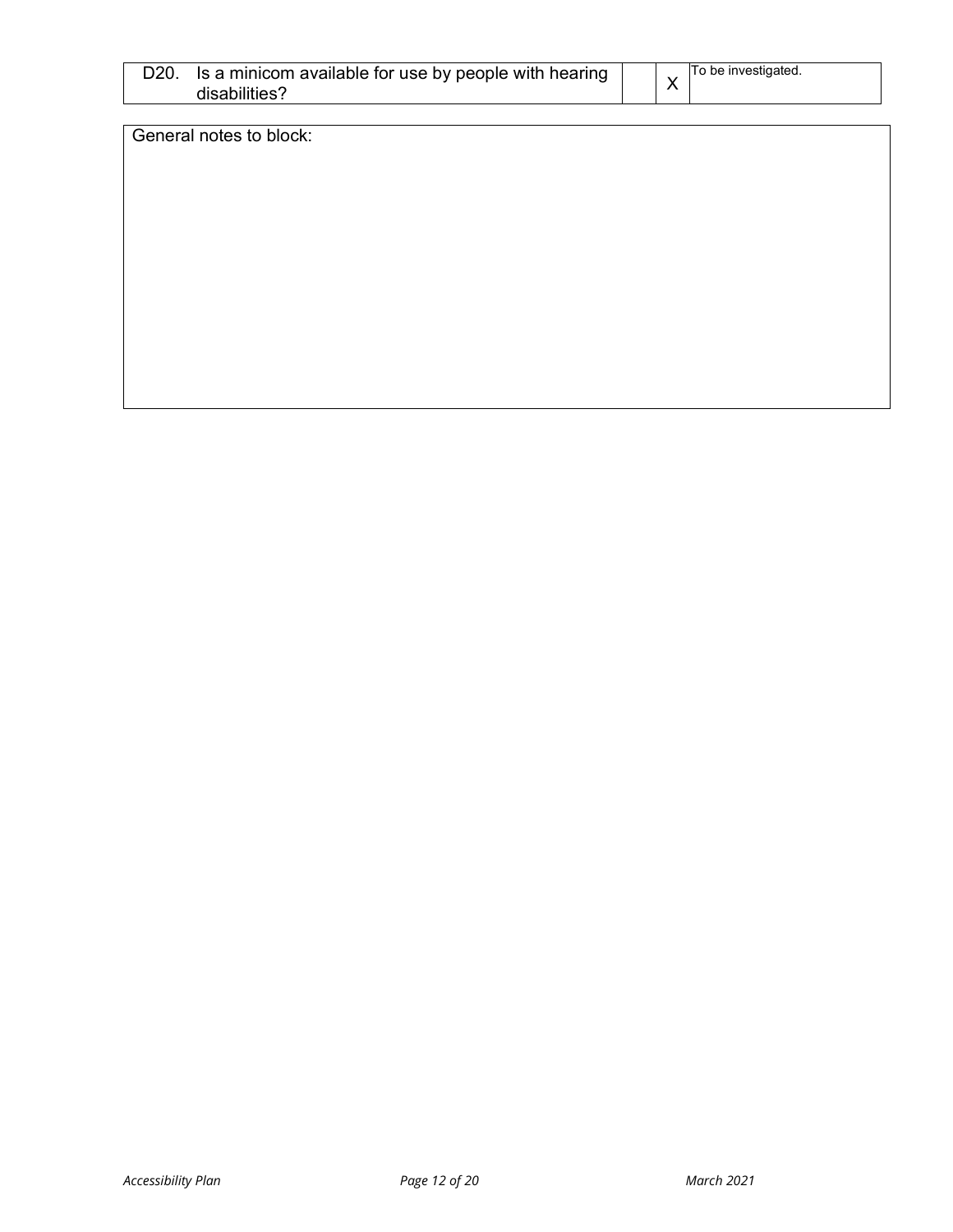## E – VERTICAL MOVEMENT AND INTERNAL LEVEL CHANGE

Consider each question from the perspective of each type of disability:

- Wheelchair
- Visual
- Ambulant
- Auditory
- Dexterity
- Comprehension
- 

Tick the Y or N column as appropriate and add notes if necessary

A mark in the 'N' column indicates that the element should be given consideration in the school's Accessibility Plan.

|                   |                                                                                                                                                                  | Y            | N | <b>Notes</b>                             |  |  |  |
|-------------------|------------------------------------------------------------------------------------------------------------------------------------------------------------------|--------------|---|------------------------------------------|--|--|--|
| E01.              | Is the location of any step/stairs/ramp clearly indicated<br>by use of sign/colour/contrast/texture? (delete)                                                    | $\sf X$      |   |                                          |  |  |  |
| E02.              | Does any step/stairs/ramp have a handrail to to<br>one/both side(s), and do(es) it/they extend 300mm<br>beyond the top and bottom of any flight? (delete)        | X            |   |                                          |  |  |  |
| E03.              | Is any level change clearly lit?                                                                                                                                 | X            |   |                                          |  |  |  |
| E04.              | Is the pitch (risers & treads) of step/stairs or any ramp<br>consistent, and are nosings clearly identifiable?<br>(delete)                                       | $\sf X$      |   |                                          |  |  |  |
| E05.              | If there are landings are they large enough to permit<br>passing and turning manoeuvres, and are they<br>provided in any long flight?                            | X            |   |                                          |  |  |  |
| E06.              | Is any short rise within a single storey ramped; if so is<br>the ramped surface indicated, and is it slip-resistant?                                             |              | X |                                          |  |  |  |
| E07.              | Are all ramp gradients easily negotiated? [Range<br>length<br>3m max = 1 in 12, 6m max = 1 in 26, 10m max = 1 in                                                 | X.           |   |                                          |  |  |  |
| 20]               |                                                                                                                                                                  |              |   |                                          |  |  |  |
| E08.              | If a permanent ramp cannot be provided (perhaps a<br>listed Building) can a moveable ramp be made<br>available?                                                  | X            |   |                                          |  |  |  |
| E09.              | Are steps available as an alternative to any ramp or<br>ramped surface?                                                                                          | $\mathsf{X}$ |   |                                          |  |  |  |
| E <sub>10</sub> . | Where level change is less than a full storey in height<br>is a power-operated system appropriate? (Platform<br>Lift/Stairlift/Lift - see 11, 12 & 13)? (delete) | X            |   | Only block A                             |  |  |  |
| E11.              | Platform Lift (delete)                                                                                                                                           |              |   |                                          |  |  |  |
|                   | (a) Are the controls at both levels identifiable, and<br>reachable from sitting and standing levels? (delete)                                                    | X.           |   |                                          |  |  |  |
|                   | (b) Is the platform adequate for wheelchair use and<br>manoeuvre.                                                                                                | X            |   |                                          |  |  |  |
|                   | (c) In the event of a power failure does the platform return<br>to lower level?                                                                                  | X            |   |                                          |  |  |  |
|                   | (d) Is the equipment maintained and its operation checked<br>regularly?                                                                                          | X            |   |                                          |  |  |  |
| E12.              |                                                                                                                                                                  |              |   |                                          |  |  |  |
| E13.              | Lift                                                                                                                                                             |              |   |                                          |  |  |  |
|                   | (a) Is the lift's location clearly defined by visual and tactile                                                                                                 |              | х | Lift would only be used with<br>quidance |  |  |  |
|                   | information? (delete)                                                                                                                                            |              |   |                                          |  |  |  |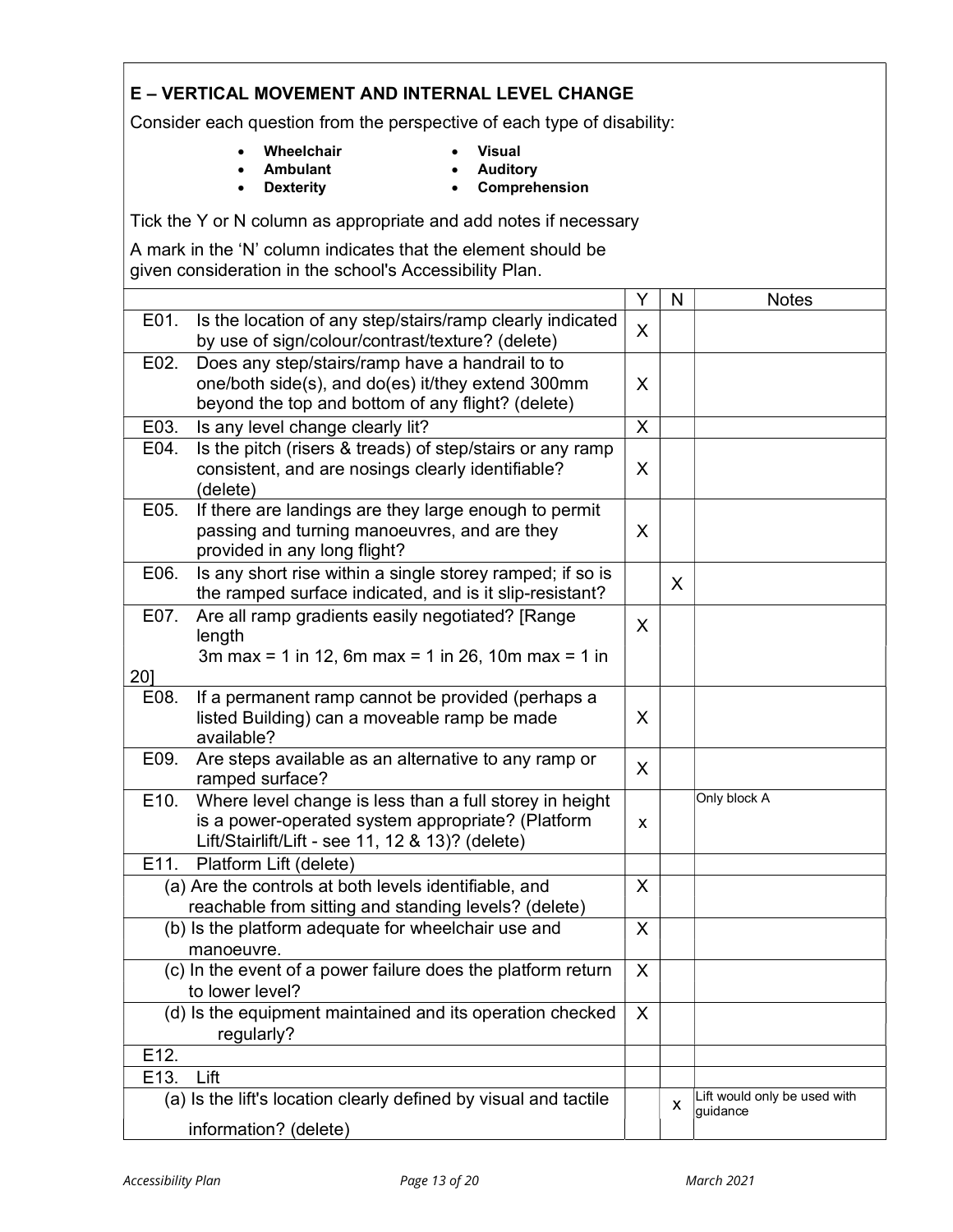| (b) Are controls at all floors visible, identifiable and<br>reachable from sitting and standing levels? (delete)                     | X            |   |                               |
|--------------------------------------------------------------------------------------------------------------------------------------|--------------|---|-------------------------------|
| (c) Is there adequate, unobstructed space at each floor lift<br>entry for wheelchair manoeuvre?                                      | X            |   |                               |
| (d) Does the lift door open widely enough for wheelchair<br>user access?                                                             | X            |   |                               |
| (e) Does door operation allow slow entry and exit?                                                                                   | X            |   |                               |
| (f) Do the lift car internal dimensions allow sufficient                                                                             | X            |   |                               |
| space for a wheelchair user and carer? (delete)                                                                                      | Χ            |   |                               |
| (g) Does the car have appropriate support rails?                                                                                     | X            |   |                               |
| (h) Are the lift car controls. inc. emergency call, located<br>within reach of all users and with visual and tactile<br>information? | $\mathsf{X}$ |   |                               |
| (i) Is there audible floor indication?                                                                                               |              | X | Lifts only used with guidance |
| (i) Is the lift an 'Evacuation Lift? (see section $J - MEANS$<br>OF ESCAPE)                                                          |              | X | Evac chair available          |
| (k) Is the lift regularly maintained and its functional<br>operation routinely checked?                                              | X            |   |                               |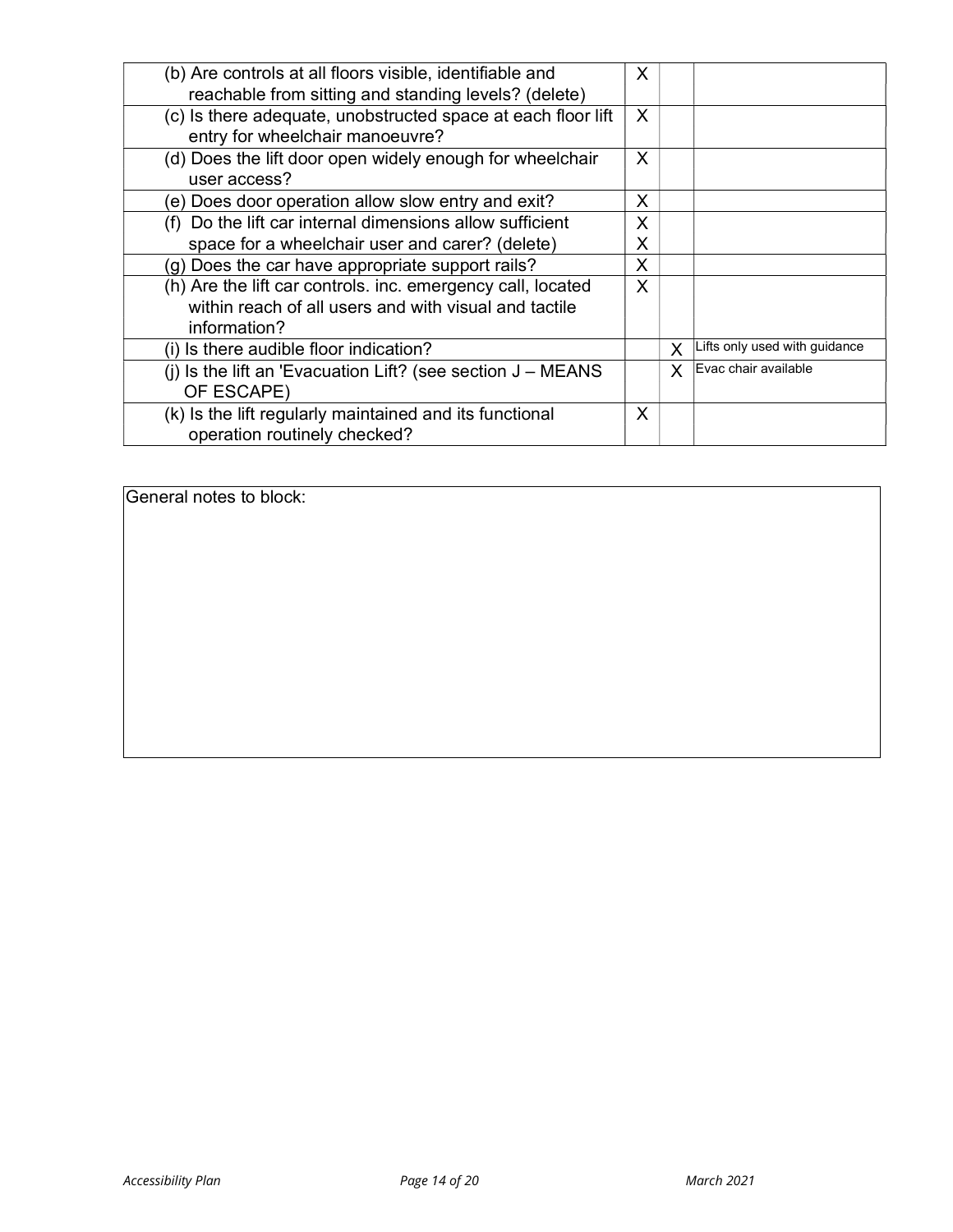| <b>F-DOORS</b>                                                          |                                                                                                                                                                |         |   |                                                    |  |
|-------------------------------------------------------------------------|----------------------------------------------------------------------------------------------------------------------------------------------------------------|---------|---|----------------------------------------------------|--|
| Consider each question from the perspective of each type of disability: |                                                                                                                                                                |         |   |                                                    |  |
|                                                                         | Wheelchair<br><b>Visual</b><br><b>Ambulant</b><br><b>Auditory</b><br>Comprehension<br><b>Dexterity</b>                                                         |         |   |                                                    |  |
|                                                                         | Tick the Y or N column as appropriate and add notes if necessary                                                                                               |         |   |                                                    |  |
|                                                                         | A mark in the 'N' column indicates that the element should<br>be given consideration in the school's Accessibility Plan.                                       |         |   |                                                    |  |
|                                                                         |                                                                                                                                                                | Y       | N | <b>Notes</b>                                       |  |
| F01.                                                                    | Do the doors serve a functional/safety purpose?<br>(delete)                                                                                                    | X       |   |                                                    |  |
| F02.                                                                    | Can they be readily distinguished?                                                                                                                             | X       |   |                                                    |  |
| F03.                                                                    | If glass, are they visible when shut?                                                                                                                          | $\sf X$ |   |                                                    |  |
| F04.                                                                    | Can people standing or sitting in a wheelchair see<br>each other, and be seen from either side of the door?<br>(delete)                                        |         | X | Some class room doors do not<br>have vision panels |  |
| F05.                                                                    | Does the clear opening width permit wheelchair<br>access?                                                                                                      | X       |   |                                                    |  |
| F06.                                                                    | On the opening side of the door is there sufficient<br>space (300mm) to allow the door handle to be grasped<br>and the door swung past a wheelchair footplate? | X       |   |                                                    |  |
| F07.                                                                    | Is any door furniture/handle at a height for<br>standing/sitting use? (delete)                                                                                 | X       |   |                                                    |  |
| F08.                                                                    | Are door/handles clearly distinguished?                                                                                                                        | X       |   |                                                    |  |
| F09.                                                                    | Can the door furniture/handles be easily<br>operated/grasped? (delete)                                                                                         | X       |   |                                                    |  |
| F10.                                                                    | If door closers/mechanisims are fitted do they provide<br>the following: (delete)                                                                              |         |   |                                                    |  |
|                                                                         | (a) security linkage?                                                                                                                                          | X       |   |                                                    |  |
|                                                                         | (b) delay-action closure?                                                                                                                                      | X       |   |                                                    |  |
|                                                                         | (c) slow-action closure?                                                                                                                                       | X       |   |                                                    |  |
|                                                                         | (d) minimum closure pressure?                                                                                                                                  | X       |   |                                                    |  |
| F11.                                                                    | Is door/mechanism function checked regularly?                                                                                                                  |         | X | To become part of the general<br>site visual check |  |
| General notes to block:                                                 |                                                                                                                                                                |         |   |                                                    |  |
|                                                                         |                                                                                                                                                                |         |   |                                                    |  |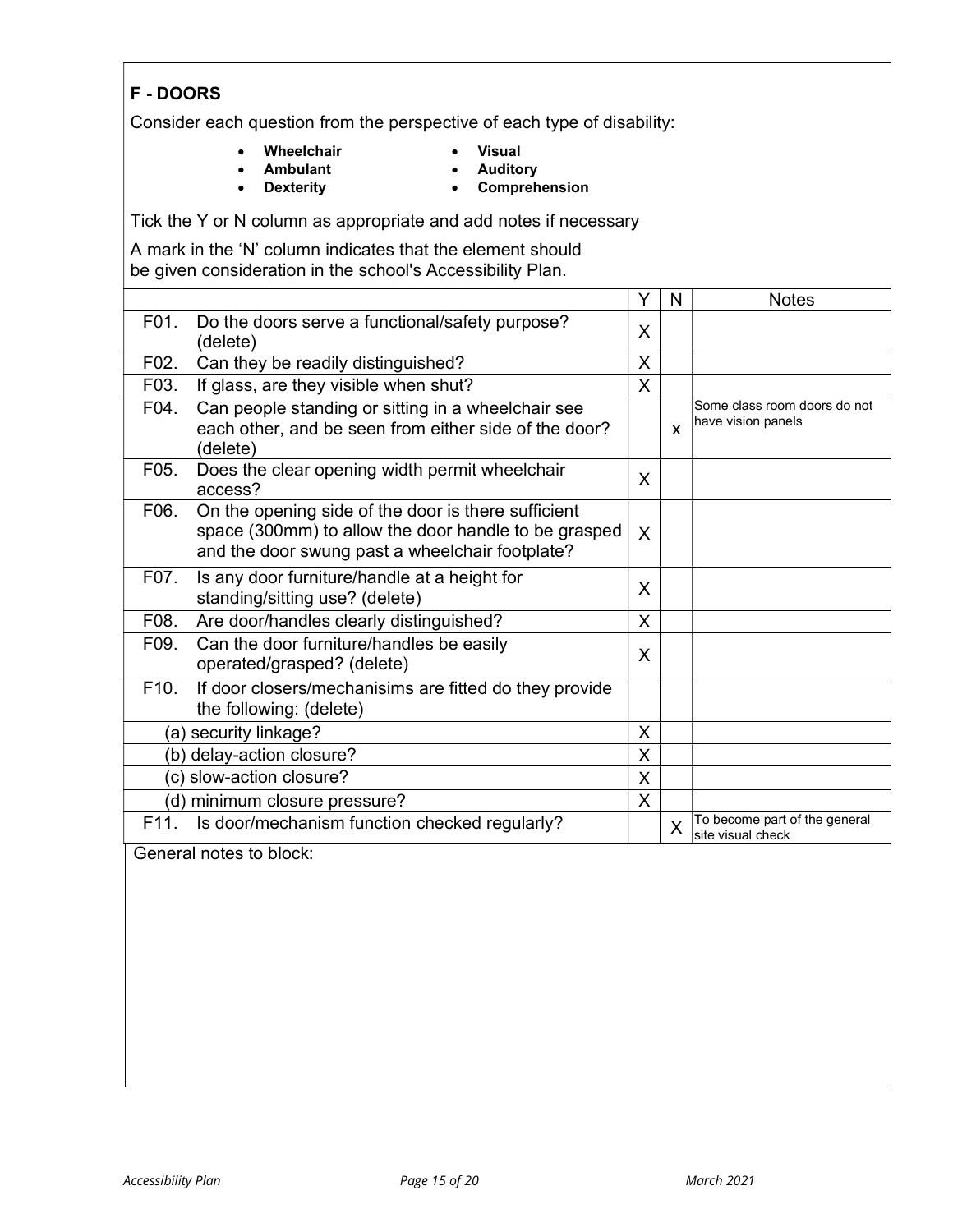## G - LAVATORIES

Consider each question from the perspective of each type of disability:

- Wheelchair
- Wheelchair<br>• Ambulant<br>• Dexterity
- Visual Auditory
- Dexterity
- Comprehension
- Tick the Y or N column as appropriate and add notes if necessary

A mark in the 'N' column indicates that the element should be given consideration in the school's Accessibility Plan.

|      |                                                                                                                                                                                                                                  | Y                       | N | <b>Notes</b>             |
|------|----------------------------------------------------------------------------------------------------------------------------------------------------------------------------------------------------------------------------------|-------------------------|---|--------------------------|
| G01. | Is WC provision made for people with disabilities?                                                                                                                                                                               | $\overline{X}$          |   |                          |
| G02. | Do all lavatory areas have slip-resistant floors?                                                                                                                                                                                | $\overline{\mathsf{x}}$ |   |                          |
| G03. | Are they easy to distinguish by colour contrast from<br>walls?                                                                                                                                                                   | X                       |   |                          |
| G04. | Are all fittings readily distinguishable from their<br>background?                                                                                                                                                               | X                       |   |                          |
| G05. | Are all door fittings/locks easily gripped and operated?                                                                                                                                                                         | $\mathsf X$             |   |                          |
| G06. | Can ambulant disabled people manoeuvre and raise<br>and lower themselves in standard cubicles?                                                                                                                                   |                         | X | Other provision provided |
| G07. | Is provision made for wheelchair users? If so:                                                                                                                                                                                   | X                       |   |                          |
| G08. | Is wheelchair approach free of steps/narrow<br>doors/obstructions, etc? (delete)                                                                                                                                                 | X                       |   |                          |
| G09. | Is the location clearly signed?                                                                                                                                                                                                  | $\overline{\mathsf{X}}$ |   |                          |
| G10. | Is there sufficient space at entry to the compartment<br>for wheelchair manoeuvre and door opening?                                                                                                                              | X                       |   |                          |
| G11. | Are the door fittings/locks and light switches easily<br>reached and operated?                                                                                                                                                   | $\mathsf{X}$            |   |                          |
| G12. | Is there an emergency call system and is someone<br>designated to respond?                                                                                                                                                       | X                       |   |                          |
| G13. | Can the emergency call system be operated from floor<br>level?                                                                                                                                                                   | $\sf X$                 |   |                          |
| G14. | Is the wheelchair WC compartment large enough to<br>permit manoeuvre for frontal lateral/angled/backward<br>transfer, with or without assistance? (delete)                                                                       | X                       |   |                          |
| G15. | Are the fittings arranged to facilitate these<br>manoeuvres?                                                                                                                                                                     | $\sf X$                 |   |                          |
| G16. | Are handwashing and drying facilities within reach of<br>someone seated on the WC?                                                                                                                                               | $\mathsf{X}$            |   |                          |
| G17. | Is the tap appropriate for use by someone with limited<br>dexterity, grip or strength?                                                                                                                                           | $\mathsf{X}$            |   |                          |
| G18. | Are suitable grab rails fitted in all the appropriate<br>positions to facilitate use of the WC?                                                                                                                                  | $\mathsf{X}$            |   |                          |
| G19. | Is the manoeuvring area free of obstruction, eg boxed-<br>in pipework/radiators/cleaner's equipment/disposal<br>bins/ occasional storage, etc., and is any difficulty<br>caused by the activity of service contractors? (delete) | X                       |   |                          |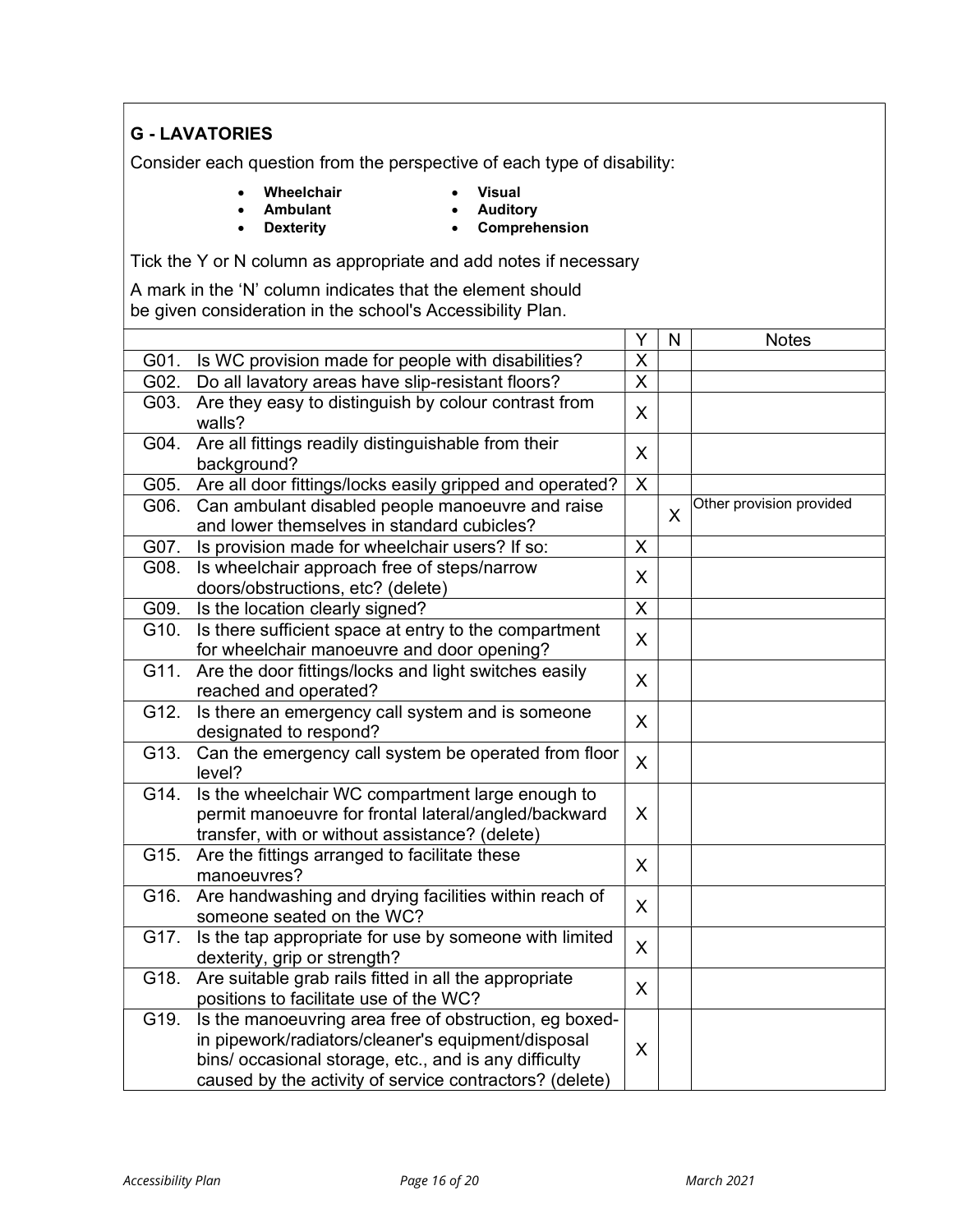| If there is more than one standard layout WC<br>G20.<br>compartment provided, are they handed to offer a left- $\mid$ X<br>sided approach and a right-sided approach? |  |  |  |
|-----------------------------------------------------------------------------------------------------------------------------------------------------------------------|--|--|--|
|-----------------------------------------------------------------------------------------------------------------------------------------------------------------------|--|--|--|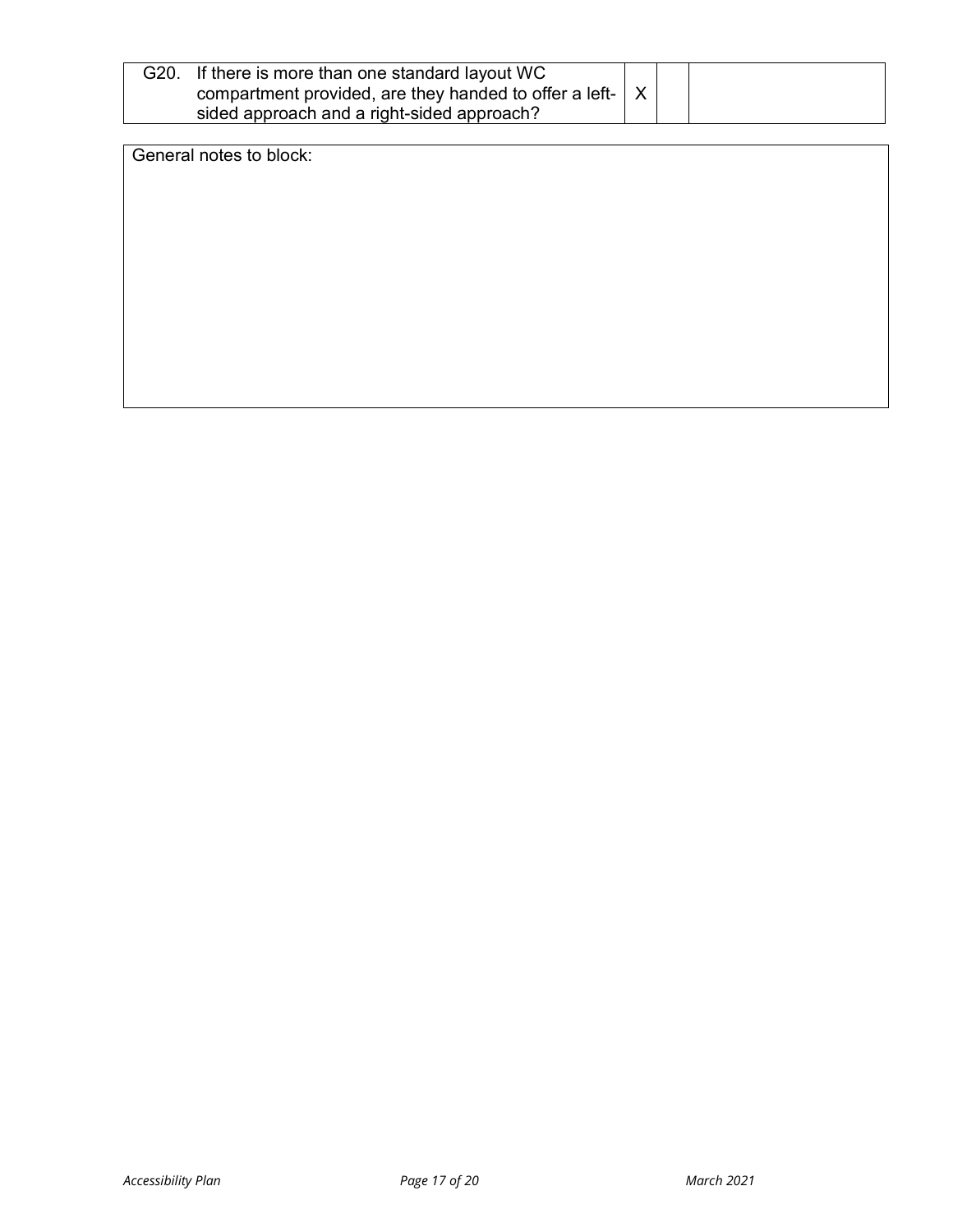## H – FIXTURES AND FITTINGS

Consider each question from the perspective of each type of disability:

- Wheelchair
- Visual
- Ambulant
- 
- Dexterity
- Auditory Comprehension
- 

Tick the Y or N column as appropriate and add notes if necessary

A mark in the 'N' column indicates that the element should be given consideration in the school's Accessibility Plan.

|                   |                                                                                                                                                                                                           | Υ | N | <b>Notes</b>                                       |
|-------------------|-----------------------------------------------------------------------------------------------------------------------------------------------------------------------------------------------------------|---|---|----------------------------------------------------|
| H01.              | Is any servery/counter accessible to all users,<br>including those with hearing impairments?                                                                                                              | X |   |                                                    |
| H <sub>02</sub> . | If the building has fixed seating are there also<br>associated spaces for wheelchair users and at regular<br>intervals on long routes?                                                                    | X |   |                                                    |
| H <sub>0</sub> 3. | Is it possible for wheelchair users and people with<br>other disabilities to approach and use all vending<br>machines/drinking water dispensers, etc?                                                     | X |   |                                                    |
| H04.              | Is it possible for people with disabilities to serve as<br>volunteers?                                                                                                                                    | X |   |                                                    |
| H05.              | Are all fittings readily distinguishable from their<br>background?                                                                                                                                        | X |   |                                                    |
| H06.              | Where there are display stands, bookstalls etc. are<br>they visible/reachable/accessible by people with<br>disabilities?                                                                                  | X |   |                                                    |
| H07.              | In any eating/meeting space do tables, chairs and the<br>layout allow for use by wheelchair users and other<br>people with disabilities?                                                                  | X |   |                                                    |
| H <sub>0</sub> 8. | In any staff accommodation is it suitable for use by<br>people with disabilities including wheelchair users,<br>with slip-resistant floor, reduced level kitchen units and<br>sink and lever action taps? |   | X | Should adaptions be<br>required they will be made. |
| H <sub>09</sub> . | Are all relevant locations clearly signed?                                                                                                                                                                |   | X |                                                    |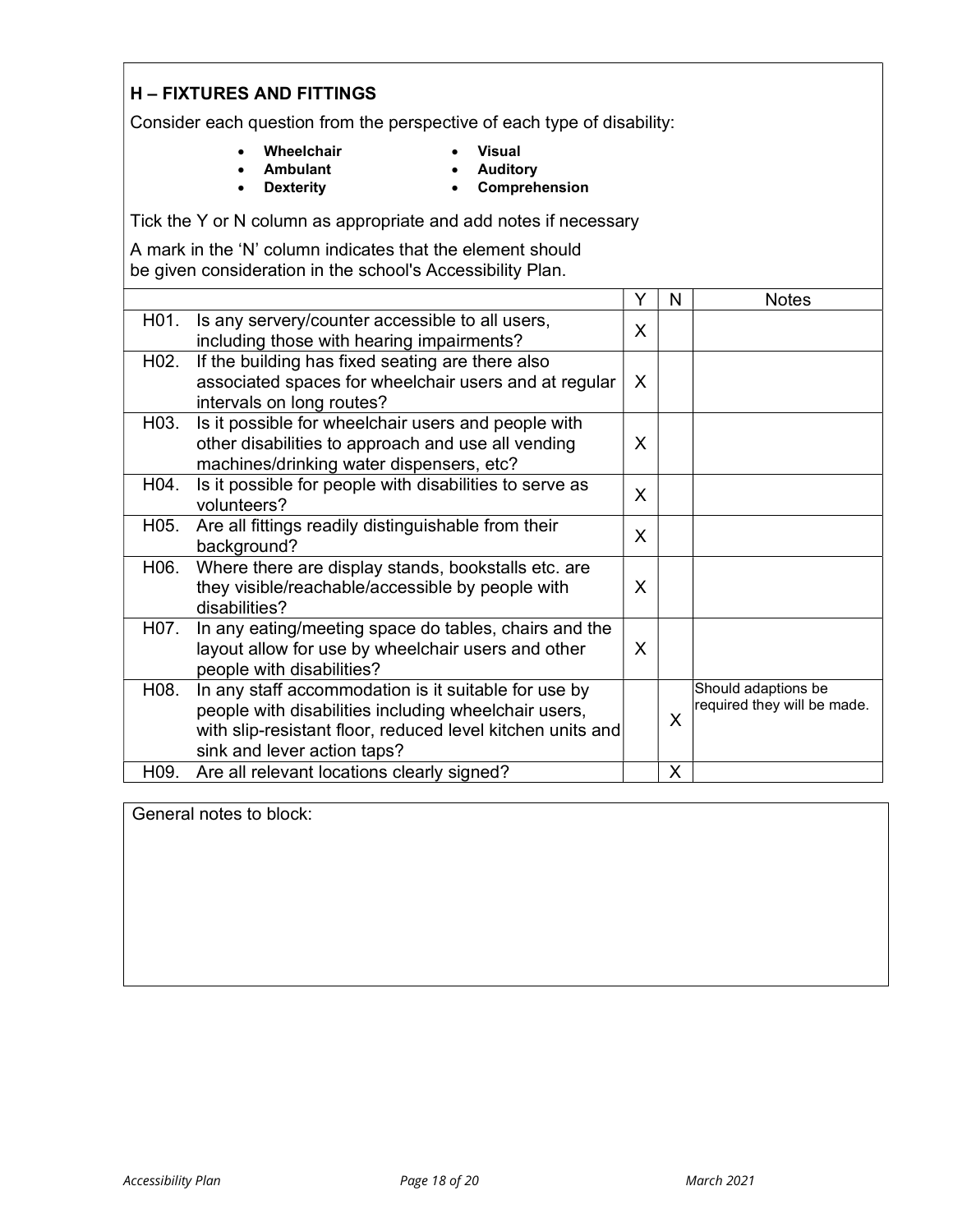I - INFORMATION Consider each question from the perspective of each type of disability: Tick the Y or N column as appropriate and add notes if necessary A mark in the 'N' column indicates that the element should be given consideration in the school's Accessibility Plan. Y N Notes I01. Is the building equipped to provide hearing  $\begin{array}{c|c} | & x \\ \hline \end{array}$  To be investigated assistance? I02. Does lighting installation of the building take into  $\frac{1}{2}$  account the needs of people with visual disabilities?  $\begin{bmatrix} x \\ y \end{bmatrix}$ I03. Is there a tactile plan or diagram of the building?  $\frac{1}{x}$  This would be provided when identified. I04. Are there large-print versions of information about the Are there large-print versions or information about the  $\begin{bmatrix} X \end{bmatrix}$ I05. Is there 'braille' information available for people with  $\begin{array}{c|c} \begin{array}{c} \begin{array}{c} \end{array} & \begin{array}{c} \end{array} & \begin{array}{c} \end{array} & \begin{array}{c} \end{array} & \begin{array}{c} \end{array} & \begin{array}{c} \end{array} & \begin{array}{c} \end{array} & \begin{array}{c} \end{array} & \begin{array}{c} \end{array} & \begin{array}{c} \end{array} & \begin{array}{c} \end{array}$ when identified. I06. Is there an 'audio' version of information about the  $\begin{array}{c|c} \begin{array}{c} \begin{array}{c} \end{array} & X \end{array}$  This would be provided building available? when identified. I07. Where there are staff available in the building at information/refreshment facilities, are they trained in communication with people with physical and sensory disabilities? X To be provided I08.  $109.$  Are all relevant locations clearly signed?  $X$ General notes to block: Wheelchair Ambulant Dexterity Visual Auditory Comprehension